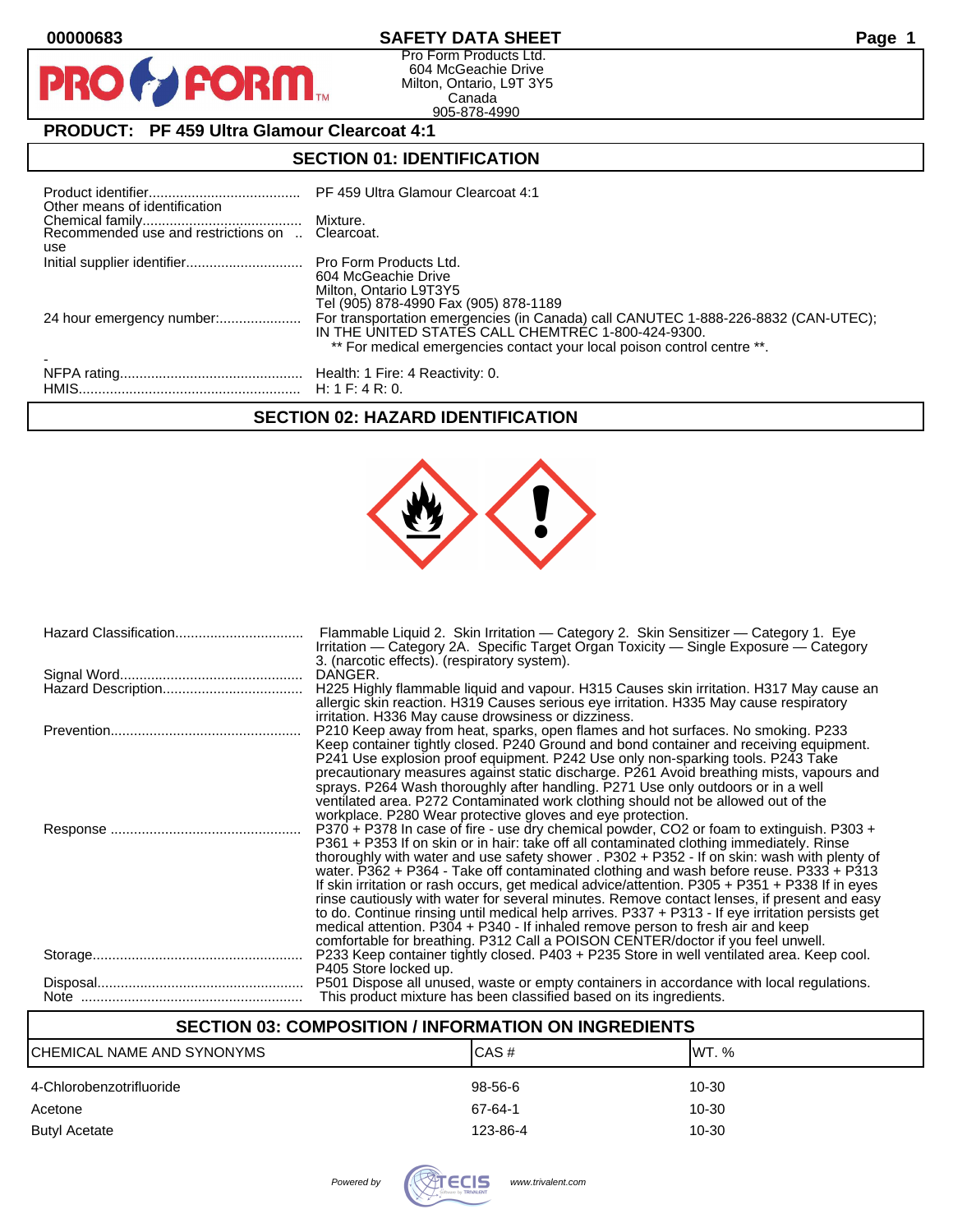#### **PRODUCT: PF 459 Ultra Glamour Clearcoat 4:1**

# **SECTION 03: COMPOSITION / INFORMATION ON INGREDIENTS**

Bis (1,2,2,6,6- Pentamethyl-4- Piperidyl) Sebacate 41556-26-7 41556-26-7 0.1-1

<<The actual concentration(s) withheld as a trade secret>> .

| <b>SECTION 04: FIRST-AID MEASURES</b>                            |                                                                                                                                                                                                                                                                                                                                                                                                    |  |
|------------------------------------------------------------------|----------------------------------------------------------------------------------------------------------------------------------------------------------------------------------------------------------------------------------------------------------------------------------------------------------------------------------------------------------------------------------------------------|--|
|                                                                  | If inhaled, remove to fresh air. If not breathing, give artificial respiration. If breathing is<br>difficult, give oxygen, obtain medical attention.                                                                                                                                                                                                                                               |  |
|                                                                  | If swallowed, do not induce vomiting. Give large quantity of water. Call a physician<br>immediately. Never give anything by mouth to an unconscious person. If spontaneous<br>vomiting occurs have victim lean forward with head down to prevent aspiration of fluid into<br>the lungs.                                                                                                            |  |
|                                                                  | Immediately remove all contaminated clothing; flush skin with water for at least 15 minutes.<br>If irritation persists, seek medical attention.                                                                                                                                                                                                                                                    |  |
|                                                                  | In case of contact, immediately flush eyes, keeping eyelids open, with plenty of water for at<br>least 15 minutes. Check for and remove any contact lenses, if safe and easy to do so.<br>Consult a physician if irritation continues.                                                                                                                                                             |  |
| Most important symptoms and effects,<br>whether acute or delayed | Harmful if swallowed, in contact with skin or if inhaled. Causes skin and eye irritation.<br>Symptoms may include stinging, tearing, redness, swelling, and blurred vision. Direct<br>contact with eyes may cause temporary irritation. Can cause skin sensitization. Vapors<br>have a narcotic effect and may cause headache, fatigue, dizziness and nausea. May cause<br>respiratory irritation. |  |
|                                                                  | Treat victims symptomatically. In the event of an incident involving this product ensure that<br>medical authorities are provided a copy of this safety data sheet.                                                                                                                                                                                                                                |  |

#### **SECTION 05: FIRE-FIGHTING MEASURES**

| Suitable and unsuitable extinguishing<br>media                                                         | "Alcohol" foam, CO2, dry chemical. Do not use water in a jet.                                                                                                                                                                                                                                                                                                                                                                                                                                                                                                       |
|--------------------------------------------------------------------------------------------------------|---------------------------------------------------------------------------------------------------------------------------------------------------------------------------------------------------------------------------------------------------------------------------------------------------------------------------------------------------------------------------------------------------------------------------------------------------------------------------------------------------------------------------------------------------------------------|
| Specific hazards arising from the<br>hazardous product, such as the nature of                          | Extremely flammable. Thermal decomposition products are toxic. May include: Oxides of<br>carbon (CO, CO2). Hydrocarbon fumes and smoke.                                                                                                                                                                                                                                                                                                                                                                                                                             |
| any hazardous combustion products<br>Special protective equipment and<br>precautions for fire-fighters | Firefighter should be equipped with self-contained breathing apparatus and full protective<br>clothing to protect against potentially toxic and irritating fumes. Cool fire-exposed<br>containers with cold water spray. Heat will cause pressure buildup and may cause<br>explosive rupture. Solvent vapours may be heavier than air and may build up and travel<br>along the ground to an ignition source, which may result in a flash back to the source of the                                                                                                  |
| Unusual fire / explosion hazards                                                                       | vapours.<br>Extremely flammable. Solvent vapours may be heavier than air and may build up and travel<br>along the ground to an ignition source, which may result in a flash back to the source of the<br>vapours. Acetone is a highly flammable liquid. It is easily ignited in the presence of heat, an<br>ignition source such as a naked flame or a spark (including electrostatic discharge).<br>Aqueous solutions of acetone can also ignite. Acetone vapors are heavier than air and can<br>travel a long distance to an ignition source and cause flashback. |

# **SECTION 06: ACCIDENTAL RELEASE MEASURES**

| Personal precautions, protective<br>equipment and emergency procedures | Extremely flammable liquid. No action shall be taken involving any personal risk or without<br>suitable training. Equipment should be grounded. Take precautions against static<br>discharge. Use non-sparking tools and equipment to pick up the spilled material. Isolate<br>area and keep unauthorized people away. Do not walk through spilled material. Wear<br>recommended protective equipment. Ventilate. Open windows and doors to allow air<br>circulation. Dike area to prevent spreading. The use of absorbent socks or spill pillows<br>may be required. Stop leak if safe to do so. Prevent runoff into drains, sewers, and other<br>waterways.          |
|------------------------------------------------------------------------|------------------------------------------------------------------------------------------------------------------------------------------------------------------------------------------------------------------------------------------------------------------------------------------------------------------------------------------------------------------------------------------------------------------------------------------------------------------------------------------------------------------------------------------------------------------------------------------------------------------------------------------------------------------------|
| Methods and materials for containment                                  |                                                                                                                                                                                                                                                                                                                                                                                                                                                                                                                                                                                                                                                                        |
| and cleaning up                                                        | Eliminate all sources of ignition. Isolate area and keep unauthorized people away. Do not                                                                                                                                                                                                                                                                                                                                                                                                                                                                                                                                                                              |
|                                                                        | walk through spilled material. Wear recommended protective equipment. Ventilate. Open<br>windows and doors to allow air circulation. Dike area to prevent spreading. The use of<br>absorbent socks or spill pillows may be required. Stop leak if safe to do so. Prevent runoff<br>into drains, sewers, and other waterways. Absorb with earth, sand, or another dry inert<br>material. Pick up and place in a tightly-sealed container duly identified. Use an appropriate<br>technique to prevent any environmental contaminations. Spilled material and water rinses<br>are classified as chemical waste, and must be disposed of in accordance with current local, |



provincial, state, and federal regulations.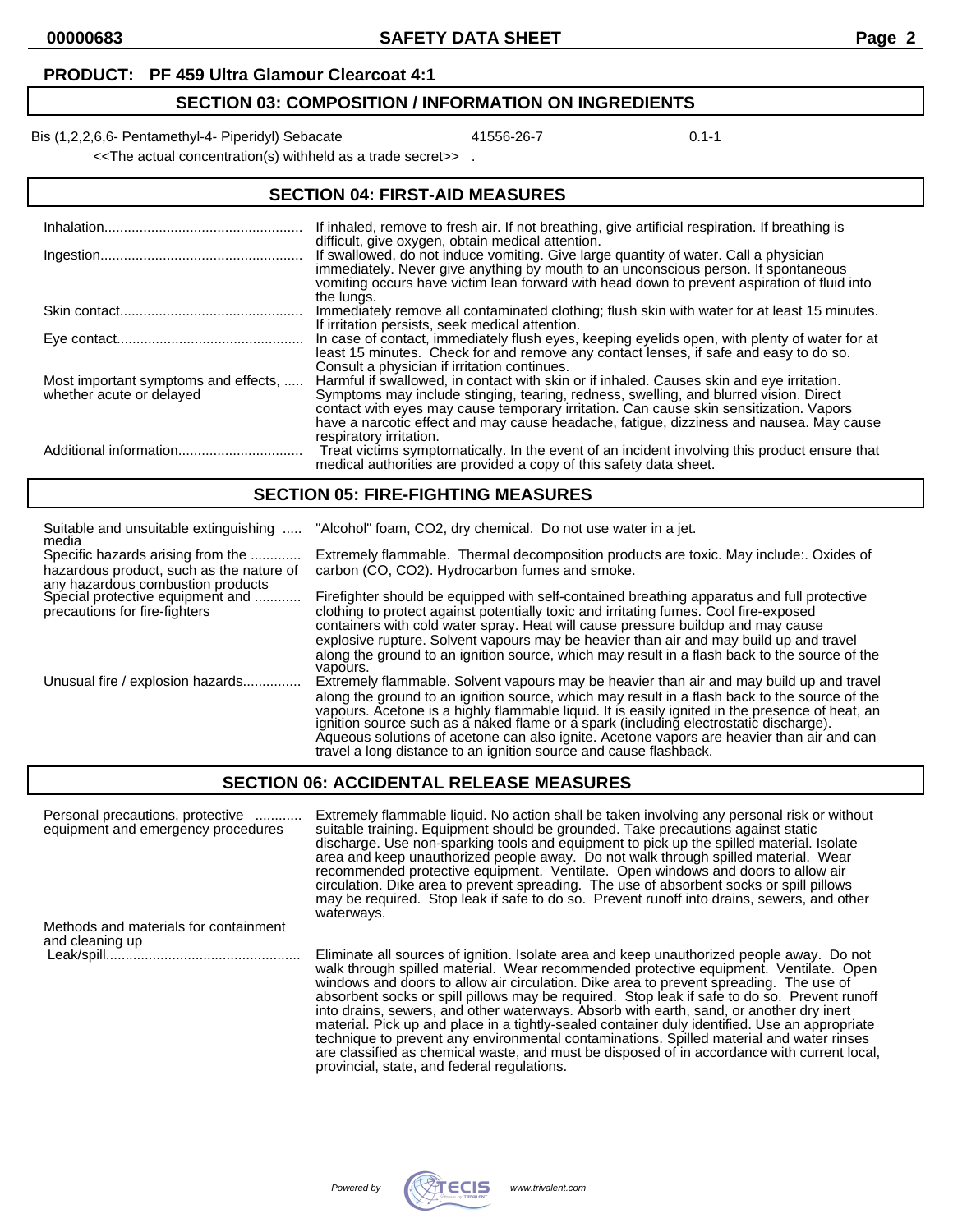#### **PRODUCT: PF 459 Ultra Glamour Clearcoat 4:1**

# **SECTION 07: HANDLING AND STORAGE**

| Precautions for safe handling                                   | Keep away from heat, sparks, and open flame. Always adopt precautionary measures<br>against build-up of static which may arise from appliances, handling and the containers in<br>which product is packed. Ground handling equipment. Avoid all skin contact and ventilate<br>adequately, otherwise wear an appropriate breathing apparatus. Handle and open |
|-----------------------------------------------------------------|--------------------------------------------------------------------------------------------------------------------------------------------------------------------------------------------------------------------------------------------------------------------------------------------------------------------------------------------------------------|
| Conditions for safe storage, including any<br>incompatibilities | container with care. Employees should wash hands and face before eating or drinking.<br>Keep away from heat, sparks, and open flames. Store in a cool, dry and well ventilated<br>area. Keep container closed when not in use. Store away from oxidizing and reducing<br>materials. Store away from sunlight.                                                |

#### **SECTION 08: EXPOSURE CONTROLS / PERSONAL PROTECTION**

| <b>INGREDIENTS</b>                                       | TWA             | <b>ACGIH TLV</b><br><b>STEL</b>                                                                                                                                                                                                                                                                                                                                                                                                                                                                                         | <b>PEL</b>      | <b>OSHA PEL</b><br><b>STEL</b> | <b>NIOSH</b><br>IREL      |
|----------------------------------------------------------|-----------------|-------------------------------------------------------------------------------------------------------------------------------------------------------------------------------------------------------------------------------------------------------------------------------------------------------------------------------------------------------------------------------------------------------------------------------------------------------------------------------------------------------------------------|-----------------|--------------------------------|---------------------------|
|                                                          |                 |                                                                                                                                                                                                                                                                                                                                                                                                                                                                                                                         |                 |                                |                           |
| 4-Chlorobenzotrifluoride                                 | Not established | Not established                                                                                                                                                                                                                                                                                                                                                                                                                                                                                                         | Not established | Not established                | Not established           |
| Acetone                                                  | 250 ppm TLV     | 500 ppm                                                                                                                                                                                                                                                                                                                                                                                                                                                                                                                 | $1,000$ ppm     | Not established                | $250$ ppm                 |
|                                                          |                 | ON: 500ppm (TWA); 750ppm (STEL)                                                                                                                                                                                                                                                                                                                                                                                                                                                                                         |                 |                                |                           |
| <b>Butyl Acetate</b>                                     | $150$ ppm       | $200$ ppm                                                                                                                                                                                                                                                                                                                                                                                                                                                                                                               | $150$ ppm       | 200 ppm vacated                | 150 ppm - STEL 200<br>ppm |
| Bis (1,2,2,6,6-<br>Pentamethyl-4- Piperidyl)<br>Sebacate | Not established | Not established                                                                                                                                                                                                                                                                                                                                                                                                                                                                                                         | Not established | Not established                | Not established           |
| Appropriate engineering controls                         |                 | Provide natural or mechanical ventilation to control exposure levels below airborne<br>exposure limits. Local mechanical exhaust ventilation should be used at sources of air<br>contamination, such as open process equipment, or during purging operations, to capture<br>gases and fumes that may be emitted. Standard reference sources regarding industrial<br>ventilation (ie. ACGIH industrial ventilation) should be consulted for guidance about<br>adequate ventilation. Explosion-proof exhaust ventilation. |                 |                                |                           |
| Personal Protective Equipment                            |                 | Local exhaust ventilation is recommended. Wear an appropriate, properly fitted respirator<br>when contaminant levels exceed the recommended exposure limits.                                                                                                                                                                                                                                                                                                                                                            |                 |                                |                           |
|                                                          |                 | Chemical safety goggles and full faceshield if a splash hazard exists.<br>Wear skin protection equipment. The selection of skin protection equipment depends on<br>the nature of the work to be performed. In the case of mixtures, consisting of several<br>substances, the protection time of the gloves cannot be accurately estimated. Contact<br>glove supplier for recommendations.                                                                                                                               |                 |                                |                           |
|                                                          |                 | Wear adequate protective clothes.<br>Safety boots per local regulations.<br>Eye wash facility and emergency shower should be in close proximity. Employees should<br>wash their hands and face before eating, drinking, or using tobacco products.                                                                                                                                                                                                                                                                      |                 |                                |                           |

#### **SECTION 09: PHYSICAL AND CHEMICAL PROPERTIES**

| Appearance/Physical state                      | Liquid.                                           |
|------------------------------------------------|---------------------------------------------------|
|                                                | Clear, colourless.                                |
|                                                | Characteristic odour.                             |
|                                                | Not available.                                    |
|                                                | Not available.                                    |
| Melting / Freezing point (deg C)               | < -23 C.                                          |
| Initial boiling point / boiling range (deg C). | > 56 °C.                                          |
| Flash point (deg C), method                    | -18°C. (estimate; lowest flash point ingredient). |
|                                                | Not available.                                    |
| Flammability (solids and gases)                | Not applicable. Flammable liquid.                 |
| Upper flammable limit (% vol)                  | 12.6.                                             |
| Lower flammable limit (% vol)                  | 0.9.                                              |
| Vapour pressure (mm Hg)                        | Not available.                                    |
|                                                | $>1$ .                                            |
| Relative Density (Specific Gravity)            | 1.062.                                            |
|                                                | 8.86.                                             |
|                                                | Not available.                                    |
| Partition coefficient — n-octanol/water        | Not available.                                    |
| Auto ignition temperature (deg C)              | Not available.                                    |
| Decomposition temperature                      | Not available.                                    |
|                                                | 15 sec Zahn #2 .                                  |
|                                                | 1.30 lbs/USG; 155.8 g/L.                          |

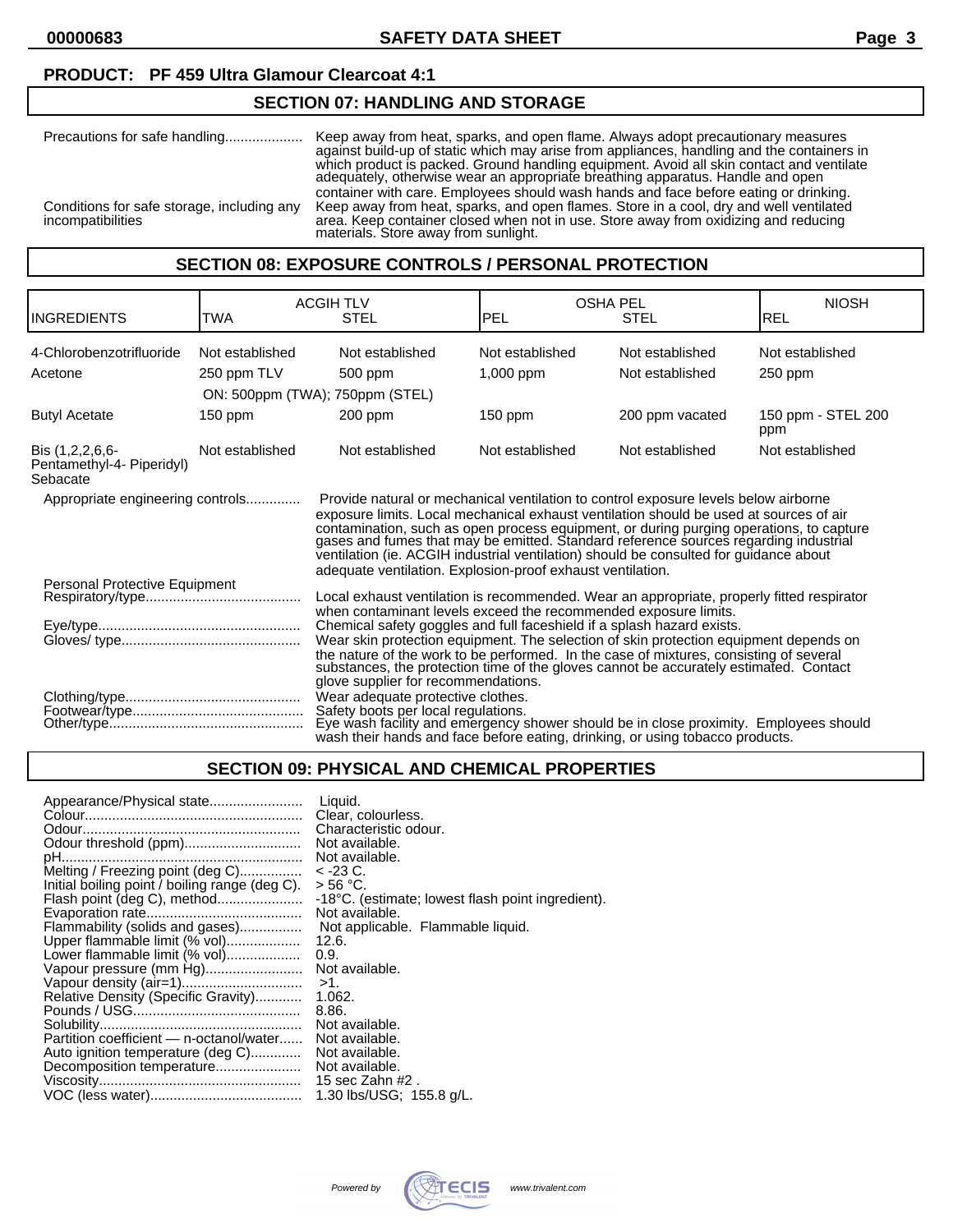### **PRODUCT: PF 459 Ultra Glamour Clearcoat 4:1**

# **SECTION 10: STABILITY AND REACTIVITY**

| Possibility of hazardous reactions<br>Conditions to avoid, including static | Product is stable; hazardous polymerization will not occur.<br>Stable at normal temperatures and pressures.<br>Hazardous polymerization will not occur.<br>Avoid heat, spark, open flames. Electrostatic charge.                                                                                                     |
|-----------------------------------------------------------------------------|----------------------------------------------------------------------------------------------------------------------------------------------------------------------------------------------------------------------------------------------------------------------------------------------------------------------|
| discharge, shock or vibration                                               |                                                                                                                                                                                                                                                                                                                      |
|                                                                             | Strong acids. Strong bases. Strong oxidizers. Aldehydes. Ammonia. Peroxides. Reducing<br>agents. Acetone may ignite or react violently with strong oxidizing agents, such as chromic<br>acid, chromium trioxide, chromyl chloride, hot nitric acid, potassium permanganate (in an<br>alkaline medium), or peroxides. |
| Hazardous decomposition products                                            | No hazardous decomposition products when stored and handled correctly. See<br>hazardous combustion products section 5.                                                                                                                                                                                               |

# **SECTION 11: TOXICOLOGICAL INFORMATION**

| <b>INGREDIENTS</b>                                                                                           |                                          | <b>LC50</b>                                                                                                                                                                                                                                                                                                                                                                                                      | LD50                                                       |
|--------------------------------------------------------------------------------------------------------------|------------------------------------------|------------------------------------------------------------------------------------------------------------------------------------------------------------------------------------------------------------------------------------------------------------------------------------------------------------------------------------------------------------------------------------------------------------------|------------------------------------------------------------|
| 4-Chlorobenzotrifluoride                                                                                     |                                          | 4479 ppm                                                                                                                                                                                                                                                                                                                                                                                                         | >6,800 mg/kg (rat oral);<br>>2,700 mg/kg (rabbit dermal)   |
| Acetone                                                                                                      |                                          | 50,100 mg/m3 8 hours, rat                                                                                                                                                                                                                                                                                                                                                                                        | 5,800 mg/kg (rat oral)                                     |
| <b>Butyl Acetate</b>                                                                                         |                                          | 390 ppm (4 hr)                                                                                                                                                                                                                                                                                                                                                                                                   | 10768 mg/kg oral rat 17600 mg/kg<br>dermal rabbit          |
| Bis (1,2,2,6,6- Pentamethyl-4- Piperidyl) Sebacate                                                           |                                          | Not Available                                                                                                                                                                                                                                                                                                                                                                                                    | 2369-3920 mg/kg (oral rat),<br>>2000 mg/kg (dermal rabbit) |
| Symptoms related to the physical, chemical<br>and toxicological characteristics<br>Effects of acute exposure | coordination.                            | Eye contact. Skin contact. Skin absorption. Inhalation.<br>May cause severe eye irritation. May damage eyes. Causes skin irritation. Persons<br>previously sensitized can experience an allergic reaction with symptoms of reddening,<br>itching, swelling and rash. May be absorbed by the skin. Inhalation of high vapour may<br>cause central nervous system effects, dizziness, headache, nausea, or loss of |                                                            |
| Effects of chronic exposure                                                                                  | breathing difficulties.                  | Chronic exposure to organic solvent vapours have been associated with various neurotoxic<br>effects including permanent brain and/or nervous system damage, kidney, liver, blood<br>damage and reproductive effects among women. Symptoms may include nausea,<br>vomiting, abdominal pain, headache, impaired memory, loss of coordination, insomnia and                                                         |                                                            |
| Carcinogenicity of material                                                                                  | by OSHA.                                 | The components of this product are not listed by IARC, NTP or regulated as a carcinogen                                                                                                                                                                                                                                                                                                                          |                                                            |
| Sensitizing capability of material<br>Specific Target Organ Toxicity                                         | May cause sensitization by skin contact. | Acetone has been shown to cause reproductive effects in rats by ingestion and inhalation.<br>May cause drowsiness or dizziness. May cause respiratory irritation.                                                                                                                                                                                                                                                |                                                            |
|                                                                                                              |                                          |                                                                                                                                                                                                                                                                                                                                                                                                                  |                                                            |

#### **SECTION 12: ECOLOGICAL INFORMATION**

| Persistence and degradability |
|-------------------------------|
| Bioaccumulative potential     |
|                               |
| Other adverse effects         |

#### Product data not available. Product data not available. Product data not available. Product data not available. Do not allow to enter waters, waste water or soil.

# **SECTION 13: DISPOSAL CONSIDERATIONS**

Information on safe handling for disposal . Dispose of as an industrial waste in a manner acceptable to good waste management and methods of disposal, including any practice and in accordance with applicable local, provincial/State or federal regulations. Do and methods of disposal, including any practice and in accordance with applicable local, provincial/State or federal regulation contaminated packaging not heat or cut empty containers with electric or gas torch. Empty cont handled with care due to product residue.

# **SECTION 14: TRANSPORT INFORMATION**

|                              | UN1263 - PAINT - Class 3 - Packing Group II - This product meets limited quantity                                                           |
|------------------------------|---------------------------------------------------------------------------------------------------------------------------------------------|
|                              | exemption when shipped in containers less than 5 litres.<br>Refer to 49CRF                                                                  |
|                              | 172.101 for additional non-bulk packaging requirements.<br>UN1263 - PAINT - Class 3 - Packing Group II. Do not ship by air without checking |
|                              | appropriate IATA regulations. Limited Quantity.                                                                                             |
| IMDG Classification (Marine) | UN1263 - PAINT - Class 3 - Packing Group II - EmS: F-E S-E. Limited Quantity. Check<br>IMDG regulations for limited quantity exemptions.    |